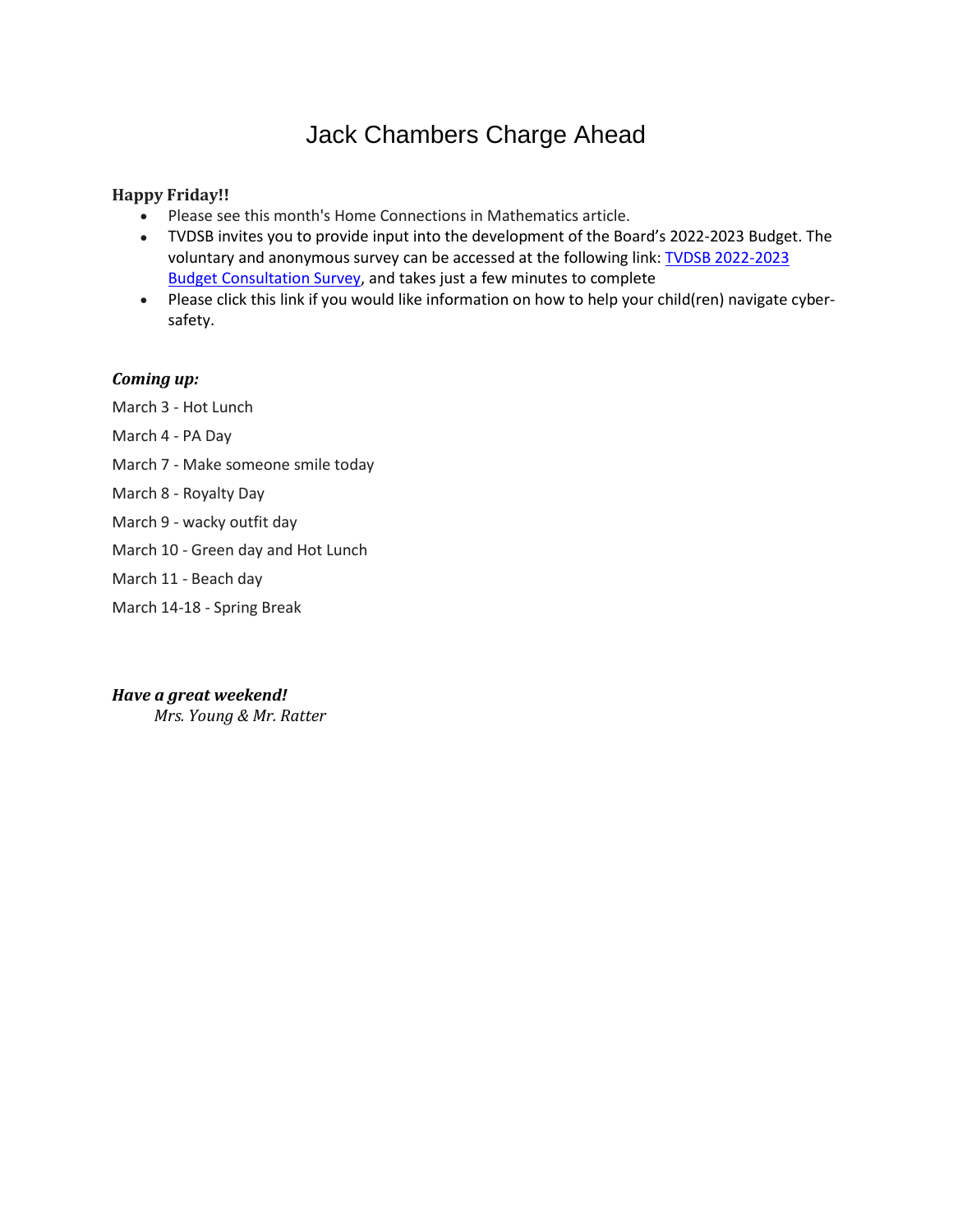# **HEALTHY RELATIONSHIPS: NAVIGATING CYBERBULLYING AND CYBERVIOLENCE**

# **PARENT**\***AND SCHOOL ENGAGEMENT**

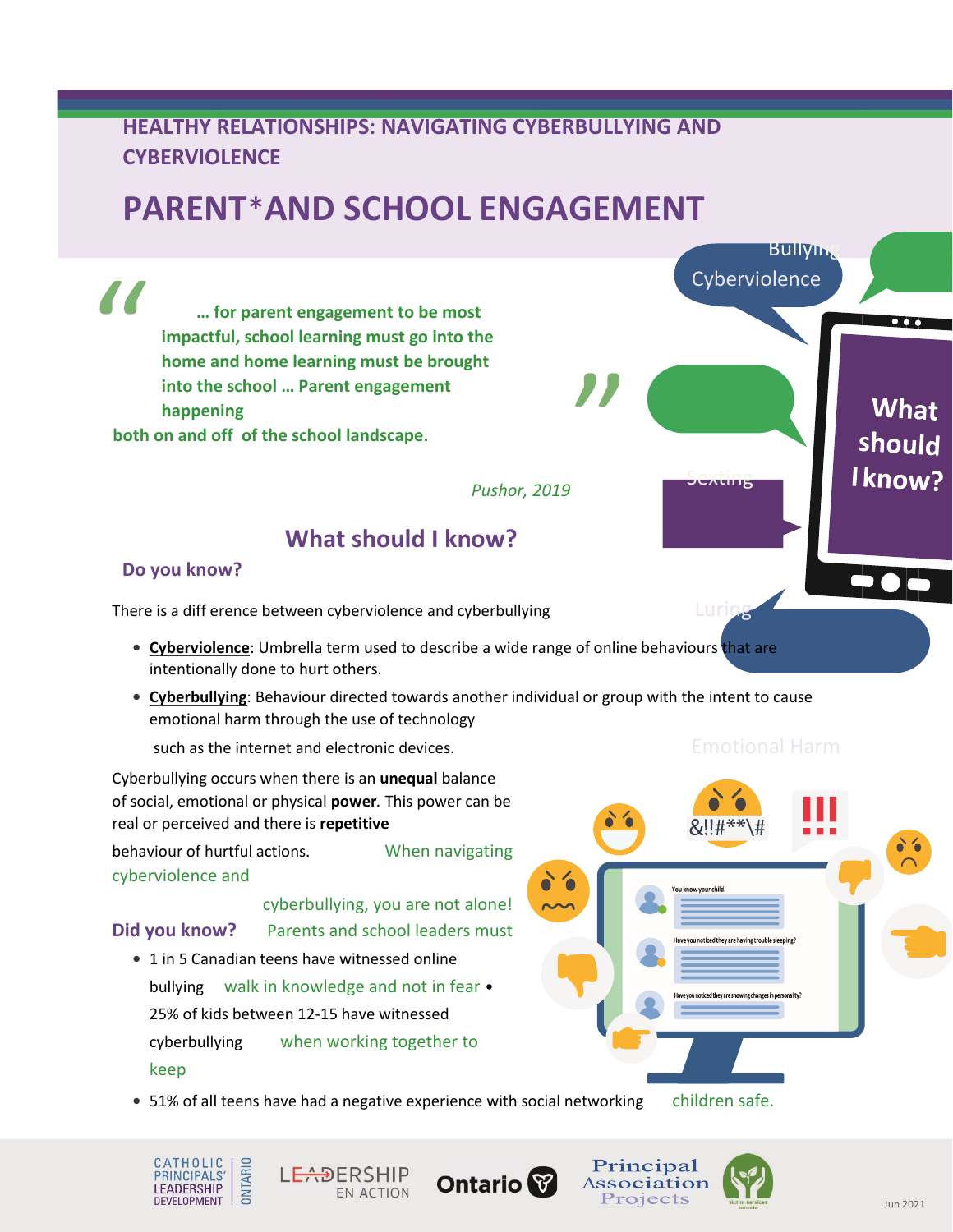**•** Most apps, if not all, have a 'User Guide' to help us learn

# **You know your child.**

### **Have you noticed they are**

- **•** having trouble sleeping
- **•** less interested in school, hobbies, activities
- **•** showing changes in personality
- **•** avoiding devices
- **•** interacting less with family and friends or prefer being alone
- **•** overreacting

These are signs that something may be going on, so you may want to have a chat, follow-up, monitor, ask for help.

\*Refers to any parent, guardian or care-giver in the role.

# **What can I do?**

If you suspect your child is experiencing trouble online, here are some things to think about.

# **Ask yourself: (W5H)**

- **• Who** is my child online with? How did they meet? Age?
- **• What** is my child doing online? (gaming, homework, socializing, gossiping etc) **• When** is my child online? Time of day? Middle of the night?
- **• Where** is my child online? Home (bedroom)? School? Friend's? Mall (free wifi)?
- **• Why** is my child online? Friendships? Lonely? Dating?
- **• How** is my child online? Household, school or library computer? Tablet? Phone?

### **Start a conversation**

### **What questions could I ask my child?**

• Have you ever seen anyone bullied online? What would/did you do?

### **WHERE TO GO FOR HELP**

- Most, if not all, apps have a 'report inappropriate' section. Use it.
- There are safe Apps to track your child's online activity.
- Contact the school and or police  $-$  they can help guide you.
- A Parent Tip Sheet is available in 20 languages contact your school for this resource.







Principal

Association

Projects

 $000$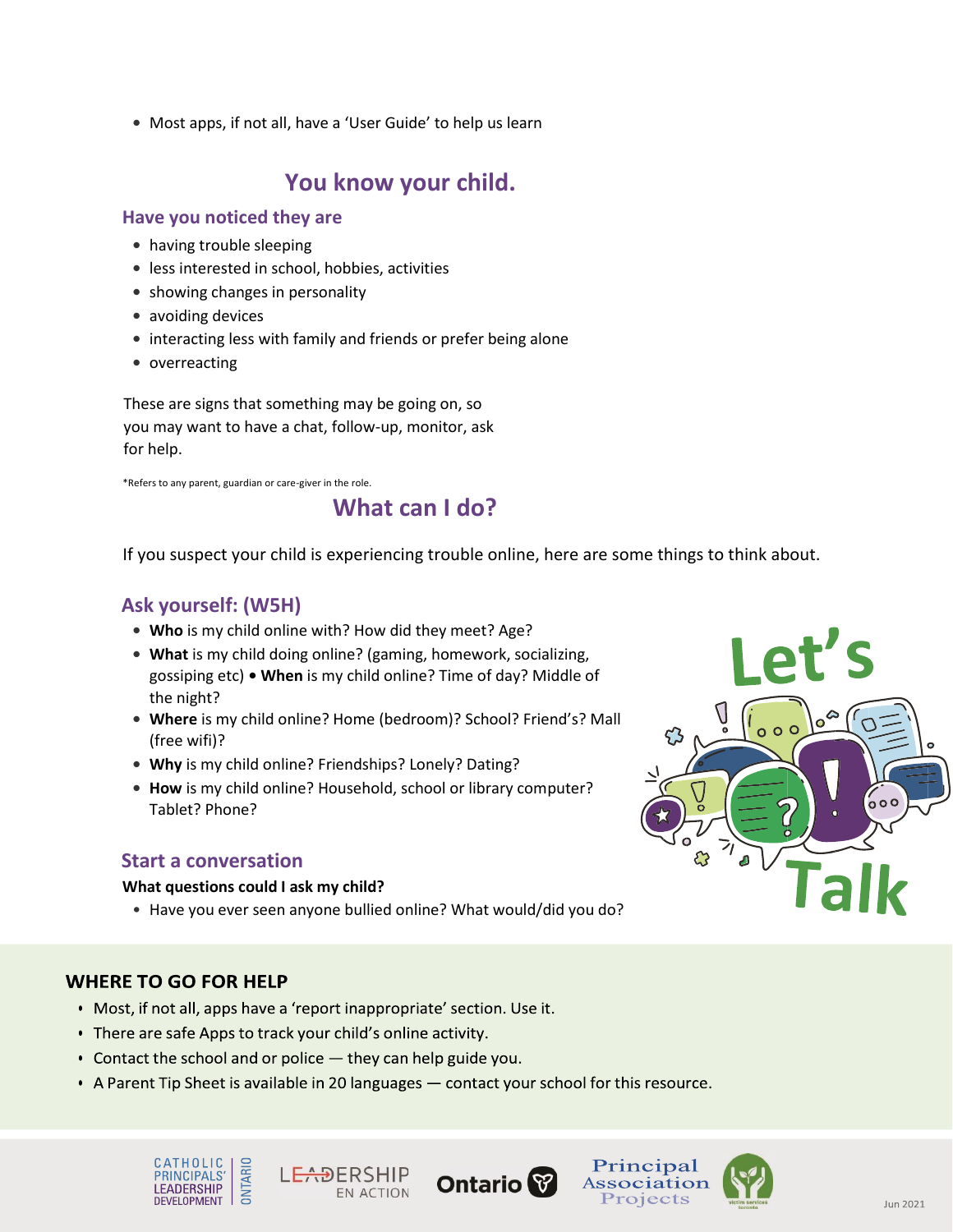- How would you describe a healthy relationship? Unhealthy relationship? What does it look like to you? How does it feel to you?
- Who can you really trust? Who should you trust? What does it mean to give your consent?
- How can we set boundaries while respecting your privacy? What would a boundary look like?

## **Gentle reminders**

### **If we don't know what our children are doing online, how can we guide, help or protect them?**

- Address the uncomfortable nature of conversation to encourage the disclosure
- Create a safe, trusting environment free of fear, hostility and judgment Respond sensitively and appropriately to a disclosure — do not minimize
- Trust your intuition!

# **Learn the three Cs of Internet safety by the Canadian Centre for Child Protection**

**Content** = Know and explore the **Contact** = Know where and how **Conduct** = Set and discuss limits games, apps and websites your to report inappropriate content/ on what your child posts and shares child wants to use to see if they are messages. Enable controls and online. Discuss their reasons for age appropriate. Review the pro-privacy settings on apps/services sharing publicly and whether it gram's terms of use to see what the to limit who can see posted photos could be misused to embarrass or minimum age is for use. or videos. Make sure that no one cause distress.

can speak to or message your child without their permission.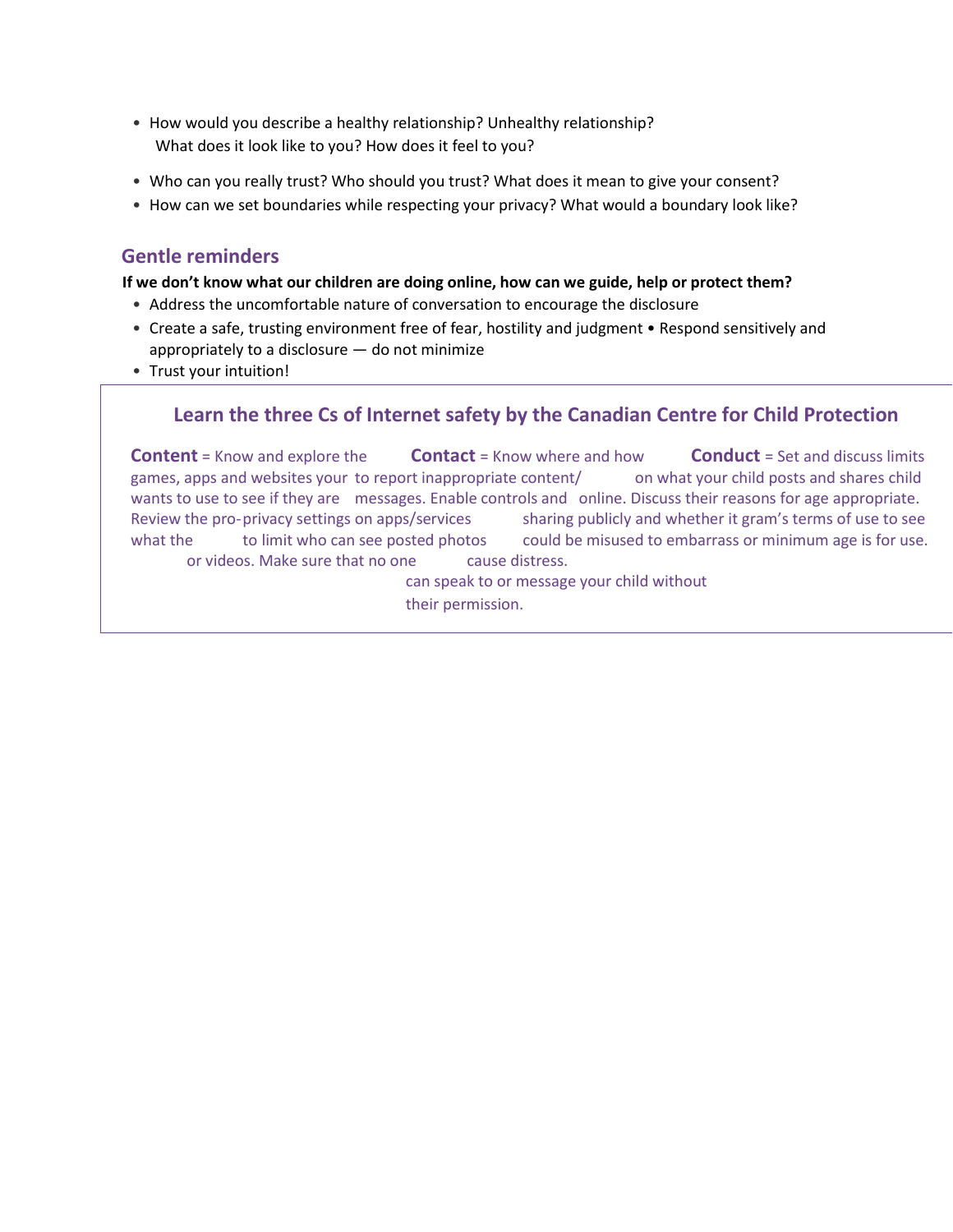# **Home Connections in Mathematics**

#### **Supporting the Understanding of Multiplication and Division**

Understanding the meaning of multiplication and division is essential for success in mathematics. When we multiply, we can think about 'groups of' or 'copies of' the same number. Organizing items into rows and columns allows students to build and see their multiplication facts; we call this type of organization an 'array'. By organizing concrete objects into a rectangular shape, it is easier to see the groups. Many things in the real world are organized this way to determine the quantity easily with multiplication.



Arrays make it clear to see why 3 x 4 is the same as 4 x 3. Knowing this relationship allows students to reduce the number of facts that they need to know.

The array is very powerful because it also shows students how to divide. From a single array, 4 operation statements can be determined.



This array of donuts shows:

 $4 \times 3 = 12$   $12 \div 4 = 3$ 

 $3 \times 4 = 12$   $12 \div 3 = 4$ 

Arrays also provide a great opportunity to count by different numbers. The donut array can be counted by 3's and 4's. Children can count the donuts by saying, "3, 6, 9, 12" or "4, 8, 12". Counting on a regular basis by numbers other than 1 allows children to be more efficient in determining their facts and explore different number patterns.

Arrays can also show fractions of a number. The donut array makes it easy to see that ¼ of 12 is 3 and ¾ of 12 is 9 by looking at the vertical rows.

By noticing and naming arrays wherever you see them, children can see multiplication in the world around them. They can also understand the connection between multiplication and division.